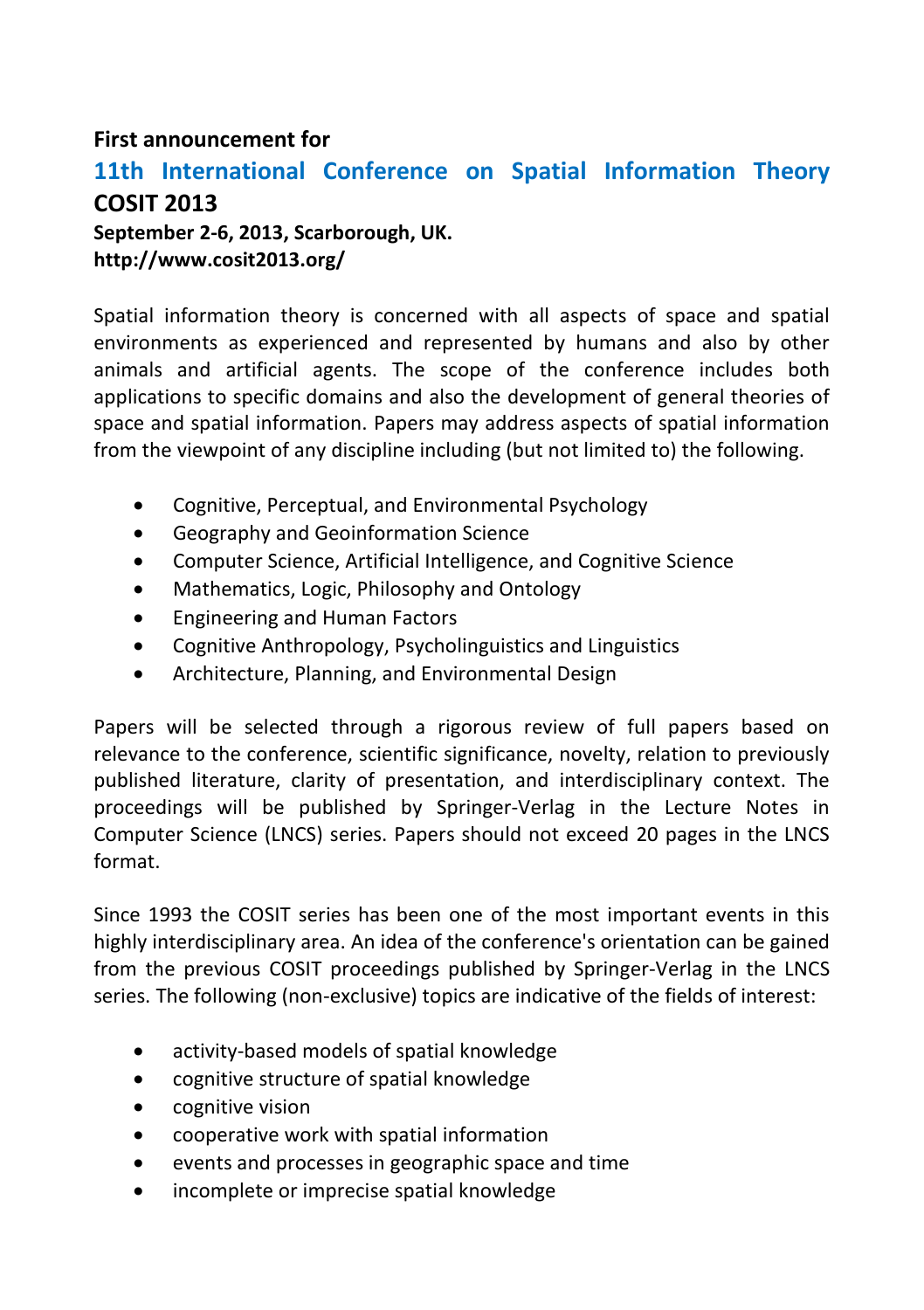- knowledge representation for space and time
- languages of spatial relations
- naive geography/behavioral geography
- navigation and wayfinding, including robot navigation
- ontology of space
- presentation and communication of spatial information
- qualitative and commonsense spatial representation
- quality issues in geographic information
- semantics of geographic information
- social and cultural organization of space
- spatial and temporal language
- spatial aspects of social networks
- spatial data integration/interoperability
- spatial decision-support systems
- structure of geographic information
- theory and practice of spatial and temporal reasoning
- time in geographic information
- user-interface design/spatialization of interfaces
- virtual spaces

The conference will be held at the Royal Hotel, Scarborough, North Yorkshire, UK. The town of Scarborough is a characterful Victorian seaside resort on the East coast of England. There are good road and rail links to the rest of the UK including a direct train service from Manchester Airport which has flights from many international airports.

The conference will be preceded by a day of workshops and tutorials.

The doctoral colloquium, after the conference, provides a forum for PhD students working on any aspect of spatial information.

Separate calls for workshops and tutorials and for the doctoral colloquium will be issued.

#### **Important dates**

 March 4, 2013 – Full paper submission April 20, 2013 – Notification of acceptance June 17, 2013 – Camera-Ready copy due September 2, 2013 – Workshops and Tutorials September 3-5, 2013 – Conference September 6, 2013 – Doctoral Colloquium